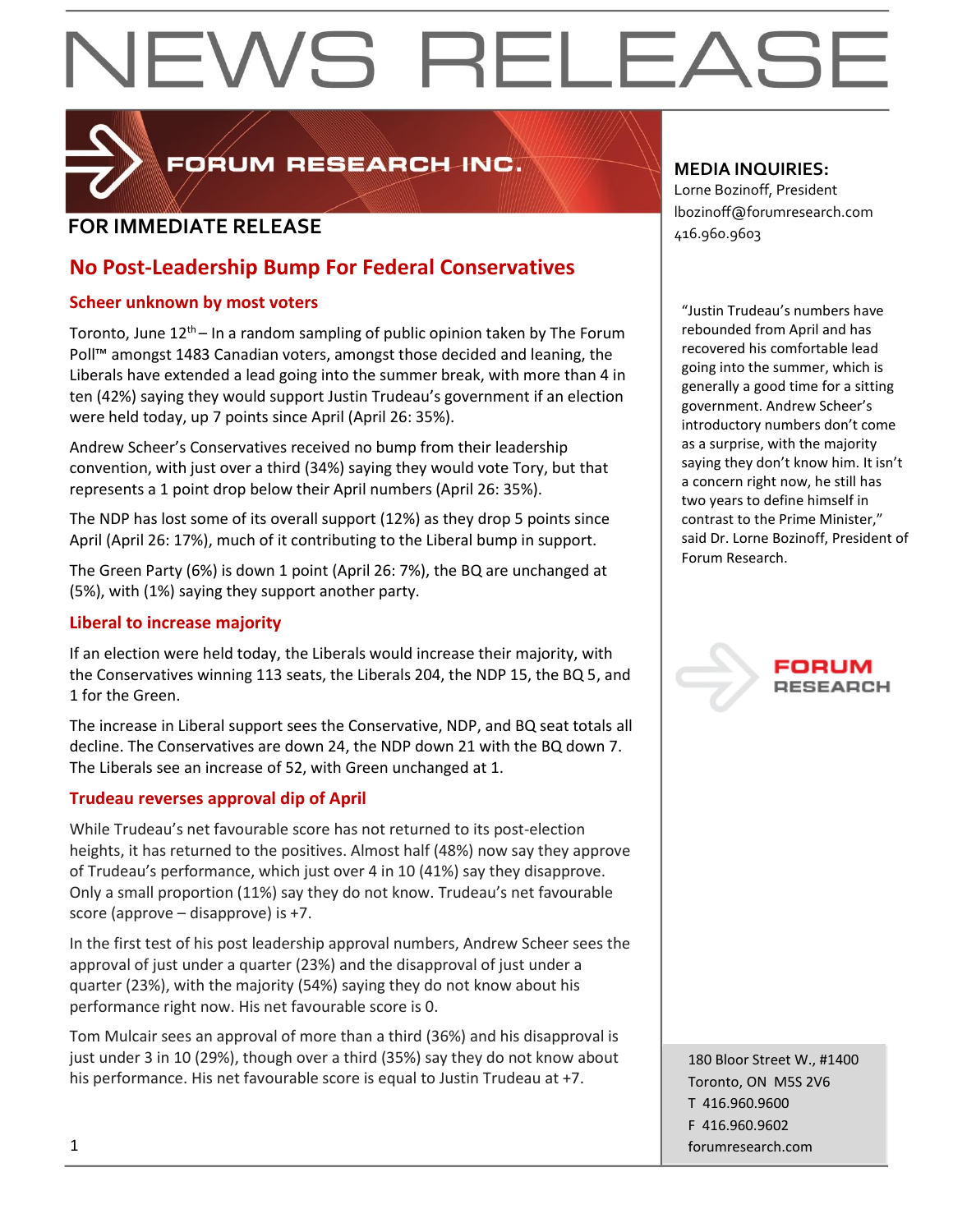## FORUM RESEARCH INC.

## **MEDIA INQUIRIES:**

Lorne Bozinoff, President lbozinoff@forumresearch.com 416.960.9603

## **Trudeau seen by plurality as the best PM**

Almost 4 in 10 see Justin Trudeau (39%) as the best PM. Andrew Scheer is seen by 2 in 10 (20%) as the best PM, which is an 8-point increase over the last measurement taken for Rona Ambrose (April 26: 12%). Tom Mulcair is favoured by fewer than 1 in 10 respondents.

"Justin Trudeau's numbers have rebounded from April and he has recovered his comfortable lead going into the summer, which is generally a good time for a sitting government. Andrew Scheer's introductory numbers don't come as a surprise, with the majority saying they don't know him. It isn't a concern right now, he still has two years to define himself in contrast to the Prime Minister," said Dr. Lorne Bozinoff, President of Forum Research.

Lorne Bozinoff, Ph.D. is the president and founder of Forum Research. He can be reached at lbozinoff@forumresearch.com or at (416) 960-9603.



180 Bloor Street W., #1400 Toronto, ON M5S 2V6 T 416.960.9600 F 416.960.9602 2 forumresearch.com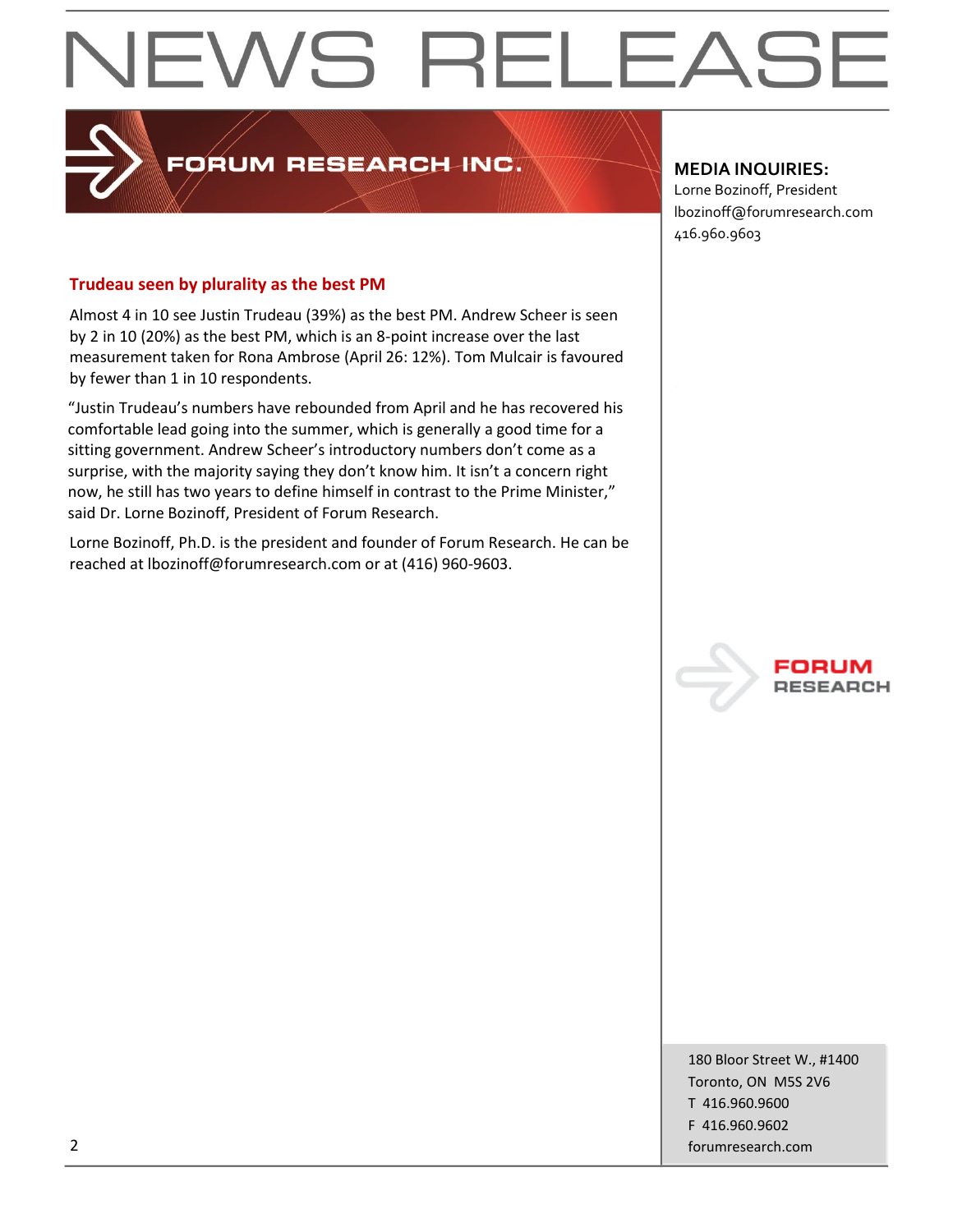## **Methodology**

The Forum Poll™ was conducted by Forum Research with the results based on an interactive voice response telephone survey of 1483 randomly selected Canadian Voters. The poll was conducted June 6-8, 2017.

PORUM RESEARCH INC.

Results based on the total sample are considered accurate +/- 3%, 19 times out of 20. Subsample results will be less accurate. Margins of error for subsample (such as age, gender) results are available at [www.forumresearch.com/samplestim.asp](http://www.forumresearch.com/samplestim.asp)

Where appropriate, the data has been statistically weighted by age, region, and other variables to ensure that the sample reflects the actual population according to the latest Census data.

This research is not necessarily predictive of future outcomes, but rather, captures opinion at one point in time. Actual results will depend on the parties' abilities to get their voters out. Forum Research conducted this poll as a public service and to demonstrate our survey research capabilities. Forum houses its poll results in the Data Library of the Department of Political Science at the University of Toronto.

With offices across Canada and around the world, 100% Canadian-owned Forum Research is one of the country's leading survey research firms. This Forum Poll™and other polls may be found at Forum's poll archive at [www.forumresearch.com/polls.asp](http://www.forumresearch.com/polls.asp)

## **MEDIA INQUIRIES:**

Lorne Bozinoff, President lbozinoff@forumresearch.com 416.960.9603



180 Bloor Street W., #1400 Toronto, ON M5S 2V6 T 416.960.9600 F 416.960.9602 3 forumresearch.com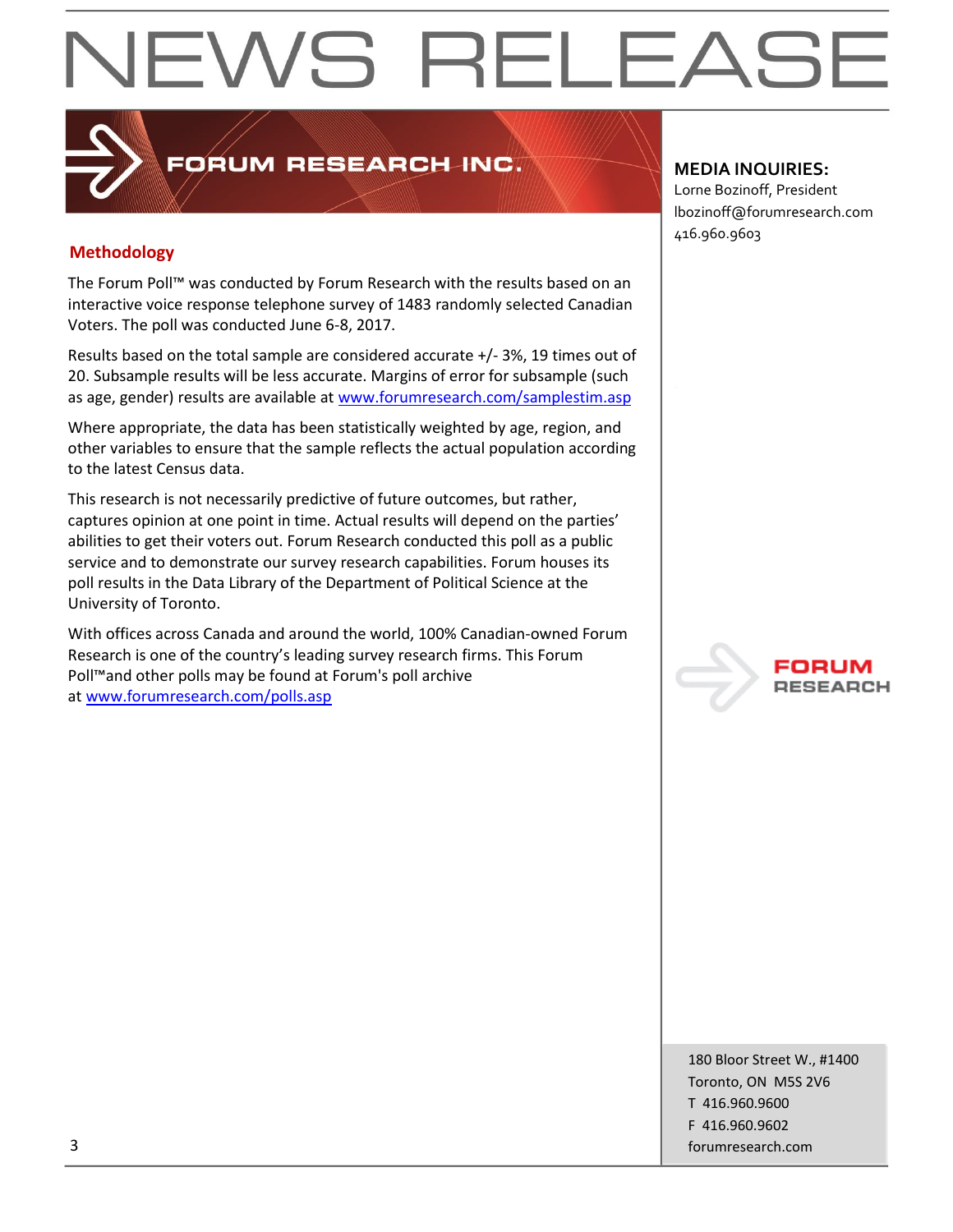FORUM RESEARCH INC.

## **Federal Party Preference Trending**<br>
416.960.9603

*[Decided/Leaning]*

| %                                             | Sample | <b>Cons</b> | Lib | <b>NDP</b> | Green          | <b>Bloc</b>              | <b>Other</b> |
|-----------------------------------------------|--------|-------------|-----|------------|----------------|--------------------------|--------------|
| June 6 <sup>th</sup> -8 <sup>th</sup> , 2017  | 1483   | 34          | 42  | 12         | 6              | 5                        | $\mathbf{1}$ |
| April 21st-24th, 2017                         | 1479   | 35          | 35  | 17         | $\overline{7}$ | 5                        | $\mathbf{1}$ |
| Mar 22nd - 23rd, 2017                         | 1029   | 38          | 36  | 15         | $\overline{4}$ | 6                        | 0            |
| Feb. 24th - 26th, 2017                        | 1340   | 35          | 39  | 15         | $\overline{4}$ | $\overline{7}$           | $\mathbf{1}$ |
| Jan. 19th -21st, 2017                         | 1332   | 36          | 42  | 12         | 5              | 4                        | $\mathbf{1}$ |
| Dec. 6 <sup>th</sup> -8 <sup>th</sup> , 2016  | 1304   | 34          | 42  | 12         | 6              | 5                        | $\mathbf{1}$ |
| November 9th-10th,<br>2016                    | 1474   | 28          | 51  | 11         | 5              | 4                        | $\mathbf{1}$ |
| October 11 <sup>th</sup> -12 <sup>th</sup>    | 1384   | 30          | 49  | 12         | 4              | 5                        | $\mathbf{1}$ |
| September 20-21st,<br>2016                    | 1326   | 34          | 47  | 9          | 3              | 6                        | 0            |
| September 7 <sup>th</sup> , 2016              | 1370   | 30          | 48  | 11         | 4              | 5                        | 0            |
| August 6 <sup>th</sup> , 2016                 | 1345   | 31          | 50  | 10         | $\overline{4}$ | $\overline{4}$           | $\mathbf{1}$ |
| July 6th, 2016                                | 1429   | 28          | 52  | 11         | 3              | 5                        | $\mathbf{1}$ |
| June 7 <sup>th</sup> , 2016                   | 2271   | 32          | 49  | 10         | $\overline{4}$ | $\overline{4}$           | $\mathbf{1}$ |
| April 4 <sup>th</sup> -5 <sup>th</sup> , 2016 | 1455   | 28          | 51  | 12         | 3              | 6                        | $\mathbf{1}$ |
| March 15th, 2016                              | 1567   | 34          | 46  | 12         | 3              | 4                        | $\mathbf{1}$ |
| Feb. 16th-17th, 2016                          | 1406   | 32          | 49  | 10         | 5              | 3                        | $\mathbf{1}$ |
| Dec. 6th-8th, 2015                            | 1369   | 32          | 46  | 13         | $\overline{4}$ | $\overline{4}$           | $\mathbf{1}$ |
| November 17th, 2015                           | 909    | 37          | 45  | 10         | 3              | $\overline{4}$           | $\mathbf{1}$ |
| Nov. 4th-7th, 2015                            | 1256   | 25          | 55  | 12         | 3              | 4                        | $\mathbf{1}$ |
| Election: Oct. 19th,<br>2015                  |        | 32          | 40  | 20         | 3              | 5                        | 0            |
| October 18th, 2015                            | 1373   | 30          | 40  | 20         | 3              | 6                        | $\mathbf{1}$ |
| Oct. 13th-14th, 2015                          | 1438   | 31          | 37  | 24         | $\overline{2}$ | 6                        | $\mathbf{1}$ |
| Oct. 9th, 2015                                | 1427   | 31          | 37  | 23         | 3              | 5                        | $\mathbf{1}$ |
| Oct 5 <sup>th</sup> -6 <sup>th</sup> , 2015   | 1447   | 31          | 35  | 26         | 3              | $\overline{4}$           | $\mathbf{1}$ |
| Sept. 28-29th, 2015                           | 1449   | 34          | 27  | 28         | 5              | 5                        | $\mathbf{1}$ |
| Sept. 21-23rd, 2015                           | 1557   | 31          | 31  | 28         | $\overline{4}$ | $\overline{4}$           | $\mathbf{1}$ |
| Sept. 18th, 2015                              | 922    | 33          | 29  | 29         | $\overline{4}$ | 4                        | $\mathbf{1}$ |
| Sept. 14-15th, 2015                           | 1402   | 32          | 28  | 30         | 6              | 4                        | $\mathbf{1}$ |
| Sept. 9-10th, 2015                            | 1308   | 28          | 29  | 36         | 3              | 3                        | $\mathbf{1}$ |
| August 30-Sept. 1st,<br>2015                  | 1384   | 24          | 32  | 36         | 4              | 4                        | $\mathbf{1}$ |
| August 23-24th, 2015                          | 1440   | 23          | 30  | 40         | 3              | 3                        | $\mathbf{1}$ |
| August 17-19th, 2015                          | 1473   | 29          | 28  | 34         | $\overline{4}$ | $\overline{4}$           | $\mathbf{1}$ |
| August 10-11th, 2015                          | 1392   | 28          | 27  | 34         | 4              | 6                        | $\mathbf{1}$ |
| August 2 <sup>nd</sup> , 2015                 | 1399   | 28          | 25  | 39         | 3              | 5                        | $\mathbf{1}$ |
| July 29th, 2015                               | 1397   | 33          | 25  | 33         | 4              | 4                        | $\mathbf{1}$ |
| July 21st, 2015                               | 1208   | 28          | 29  | 34         | $\overline{4}$ | 5                        | $\mathbf{1}$ |
| July 14th, 2015                               | 1251   | 27          | 27  | 34         | 5              | $\overline{\phantom{a}}$ | $\mathbf{1}$ |

## **MEDIA INQUIRIES:**

Lorne Bozinoff, President lbozinoff@forumresearch.com



180 Bloor Street W., #1400 Toronto, ON M5S 2V6 T 416.960.9600 F 416.960.9602 4 forumresearch.com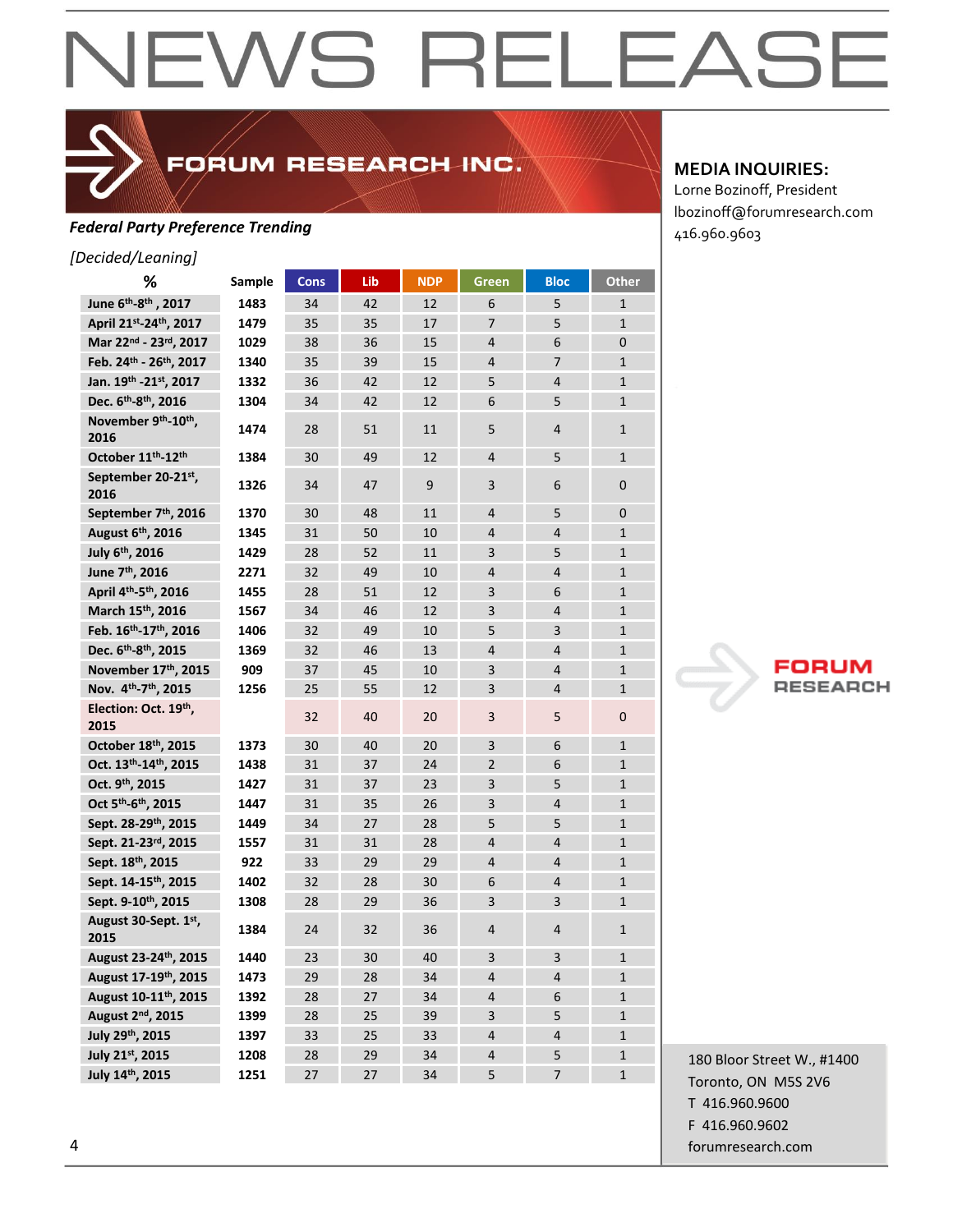## FORUM RESEARCH INC.

| <b>Seat Distribution Projection Trending</b> |             |     |                |              |                |              | 416.960.9603 |
|----------------------------------------------|-------------|-----|----------------|--------------|----------------|--------------|--------------|
| ℅                                            | <b>Cons</b> | Lib | <b>NDP</b>     | Green        | <b>Bloc</b>    | <b>Other</b> |              |
| June 6 <sup>th</sup> -8 <sup>th</sup> , 2017 | 113         | 204 | 15             | $\mathbf{1}$ | 5              | $\mathbf 0$  |              |
| April 21st-24th, 2017                        | 137         | 152 | 36             | $\mathbf{1}$ | 12             | $\mathbf 0$  |              |
| Mar 22nd - 23rd, 2017                        | 170         | 128 | 26             | $\mathbf{1}$ | 13             | $\mathbf 0$  |              |
| February 24th - 26th, 2017                   | 120         | 174 | 20             | $\mathbf{1}$ | 23             | $\mathbf 0$  |              |
| January 19th - 21st, 2017                    | 131         | 187 | 15             | $\mathbf{1}$ | 4              | $\mathbf 0$  |              |
| Dec. 6 <sup>th</sup> -8 <sup>th</sup> , 2016 | 135         | 180 | 18             | $\mathbf{1}$ | 4              | $\mathbf 0$  |              |
| November 9th-10th, 2016                      | 72          | 257 | 8              | $\mathbf{1}$ | 0              | $\mathbf 0$  |              |
| October 11th-12th                            | 83          | 240 | 14             | $\mathbf{1}$ | 0              | 0            |              |
| September 20-21st, 2016                      | 111         | 219 | $\overline{7}$ | $\mathbf{1}$ | $\mathbf{0}$   | $\mathbf{0}$ |              |
| September 7 <sup>th</sup> , 2016             | 87          | 238 | 8              | $\mathbf{1}$ | $\overline{4}$ | $\mathbf 0$  |              |
| August 6th, 2016                             | 81          | 246 | 10             | $\mathbf{1}$ | 0              | $\mathbf 0$  |              |
| July 6th, 2016                               | 55          | 278 | 5              | $\mathbf 0$  | $\mathbf 0$    | $\mathbf 0$  |              |
| June 7 <sup>th</sup> , 2016                  | 98          | 230 | 9              | $\mathbf{1}$ | $\mathbf 0$    | $\mathbf 0$  |              |
| April 4th-5th, 2016                          | 74          | 256 | 5              | $\mathbf{1}$ | $\overline{2}$ | $\mathbf 0$  |              |
| March 15th, 2016                             | 111         | 215 | 11             | $\mathbf{1}$ | $\mathbf{0}$   | $\mathbf{0}$ |              |
| February 16th-17th, 2016                     | 91          | 240 | 6              | $\mathbf{1}$ | $\mathbf 0$    | $\mathbf 0$  |              |
| December 6th-8th, 2015                       | 99          | 224 | 14             | $\mathbf{1}$ | $\mathbf 0$    | $\mathbf 0$  |              |
| November 17th, 2015                          | 108         | 222 | 6              | $\mathbf 0$  | $\overline{2}$ | $\mathbf 0$  |              |
| November 4th-7th, 2015                       | 57          | 276 | 5              | $\mathbf 0$  | $\mathbf{0}$   | $\mathbf 0$  |              |
| Election: October 19th, 2015                 | 99          | 184 | 44             | $\mathbf{1}$ | 10             | $\mathbf 0$  |              |
| October 18th, 2015                           | 109         | 171 | 46             | $\mathbf{1}$ | 11             | $\mathbf{0}$ | 7)           |
| Oct. 13th-14th, 2015                         | 114         | 127 | 77             | $\mathbf{1}$ | 19             | $\mathbf 0$  |              |
| October 9th, 2015                            | 116         | 145 | 69             | $\mathbf{1}$ | 7              | $\mathbf 0$  |              |
| October 5th-6th, 2015                        | 122         | 120 | 94             | $\mathbf{1}$ | 1              | $\mathbf 0$  |              |
| September 28-29th, 2015                      | 151         | 76  | 104            | $\mathbf{1}$ | $\sqrt{6}$     | $\mathbf 0$  |              |
| September 21-23rd, 2015                      | 125         | 107 | 104            | $\mathbf{1}$ | 1              | $\mathbf 0$  |              |
| September 18th, 2015                         | 145         | 97  | 95             | $\mathbf{1}$ | $\mathbf 0$    | $\mathbf 0$  |              |
| September 14-15th, 2015                      | 138         | 86  | 113            | $\mathbf{1}$ | $\mathbf 0$    | $\mathbf 0$  |              |
| September 9-10th, 2015                       | 113         | 85  | 139            | $\mathbf{1}$ | $\mathbf 0$    | $\mathbf 0$  |              |
| August 30-September 1st, 2015                | 73          | 123 | 141            | $\mathbf{1}$ | $\mathbf 0$    | $\mathbf 0$  |              |
| August 23-24th, 2015                         | 87          | 76  | 174            | $\mathbf{1}$ | 0              | $\mathbf 0$  |              |
| August 17-19th, 2015                         | 123         | 79  | 133            | 1            | 2              | $\mathbf{0}$ |              |
| August 10-11 <sup>th</sup> , 2015            | 120         | 89  | 125            | $\mathbf{1}$ | 3              | 0            |              |
| August 2 <sup>nd</sup> , 2015                | 118         | 58  | 160            | $\mathbf 1$  | $\mathbf 1$    | $\pmb{0}$    |              |
| July 29th, 2015                              | 156         | 58  | 122            | $\mathbf{1}$ | $\mathbf 1$    | $\pmb{0}$    |              |
| July 21st, 2015                              | 121         | 78  | 134            | $\mathbf{1}$ | $\overline{4}$ | $\pmb{0}$    |              |
| July 14th, 2015                              | 107         | 79  | 132            | $\mathbf{1}$ | 19             | $\mathbf 0$  |              |
| July 8th, 2015                               | 155         | 59  | 120            | $\mathbf 1$  | $\overline{2}$ | $\mathbf{1}$ |              |
| June 29th, 2015                              | 104         | 106 | 119            | $\mathbf 1$  | 8              | $\mathbf 0$  |              |
| June 23rd, 2015                              | 116         | 65  | 149            | $\mathbf 1$  | 3              | $\mathbf 0$  | 180 Bloor St |
| June 16th, 2015                              | 112         | 86  | 120            | $\mathbf{1}$ | 18             | $\mathbf{1}$ | Toronto, ON  |
| June 5 <sup>th</sup> , 2015                  | 151         | 101 | 83             | $\mathbf{1}$ | $\mathbf{1}$   | $\mathbf{1}$ | T 416.960.9  |

## **MEDIA INQUIRIES:**

Lorne Bozinoff, President lbozinoff@forumresearch.com



180 Bloor Street W., #1400 Toronto, ON M5S 2V6 T 416.960.9600 F 416.960.9602 5 forumresearch.com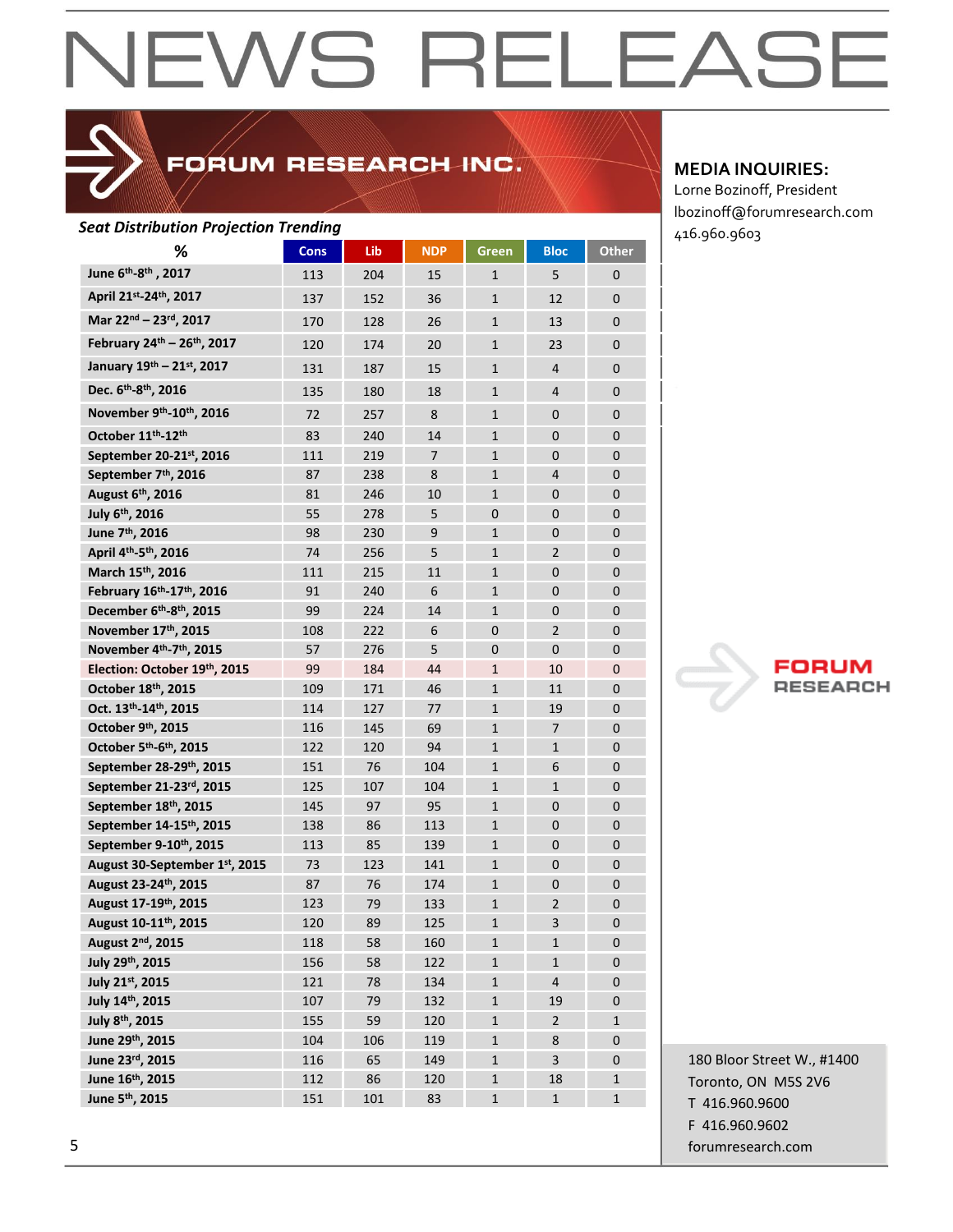## EWS RELEAS  $\blacktriangleleft$  $\mathbf{i}-$

## FORUM RESEARCH INC.

## *Ballot intention*

*If a federal election were held today, which party are you most likely to vote for? + Even though you may not have made up your mind, which party are you leaning towards at this time?*

## *Decided and leaning*

## *Age/Gender*

| %                     | <b>Total</b> | 18-34          | $35 - 44$      | 45-54          | 55-64          | $65+$          | <b>Male</b> | Female       |
|-----------------------|--------------|----------------|----------------|----------------|----------------|----------------|-------------|--------------|
| Sample                | 1407         | 222            | 184            | 206            | 313            | 482            | 734         | 647          |
| <b>Conservative</b>   | 34           | 24             | 38             | 36             | 32             | 40             | 42          | 27           |
| Liberal               | 42           | 43             | 40             | 43             | 44             | 42             | 38          | 47           |
| <b>New Democratic</b> | 12           | 16             | 13             | 11             | 12             | 9              | 10          | 14           |
| Green                 | 6            | 10             | $\overline{4}$ | $\overline{4}$ | $\overline{4}$ | $\overline{4}$ | 5           | 6            |
| <b>Bloc Quebecois</b> | 5            | 5              | 5              | $\overline{4}$ | 7              | $\overline{4}$ | 5           | 5            |
| Other                 | 1            | $\mathfrak{p}$ | 1              | 2              | $\Omega$       | $\Omega$       | 1           | $\mathbf{1}$ |

### *Income*

| %                               | <b>Total</b>   | $<$ \$20 $K$ | $$20-$<br>\$40K | \$40-<br><b>\$60K</b> | $$60-$<br><b>\$80K</b> | \$80-<br>\$100K | \$100-<br><b>\$250K</b> |
|---------------------------------|----------------|--------------|-----------------|-----------------------|------------------------|-----------------|-------------------------|
| Sample                          | 1407           | 134          | 221             | 231                   | 162                    | 145             | 236                     |
| Conservative                    | 34             | 23           | 32              | 32                    | 30                     | 39              | 38                      |
| Liberal                         | 42             | 37           | 40              | 40                    | 38                     | 44              | 48                      |
| <b>New</b><br><b>Democratic</b> | 12             | 17           | 14              | 18                    | 15                     | 9               | 8                       |
| Green                           | 6              | 15           | 6               | 3                     | 9                      | $\overline{2}$  | 2                       |
| <b>Bloc Quebecois</b>           | 5              | 8            | 6               | 6                     | 8                      | 5               | $\mathfrak{p}$          |
| Other                           | $\overline{1}$ | $\mathbf{1}$ | $\mathbf{1}$    | $\overline{1}$        | $\overline{0}$         | 0               | 1                       |

## **MEDIA INQUIRIES:**

Lorne Bozinoff, President lbozinoff@forumresearch.com 416.960.9603



180 Bloor Street W., #1400 Toronto, ON M5S 2V6 T 416.960.9600 F 416.960.9602 6 forumresearch.com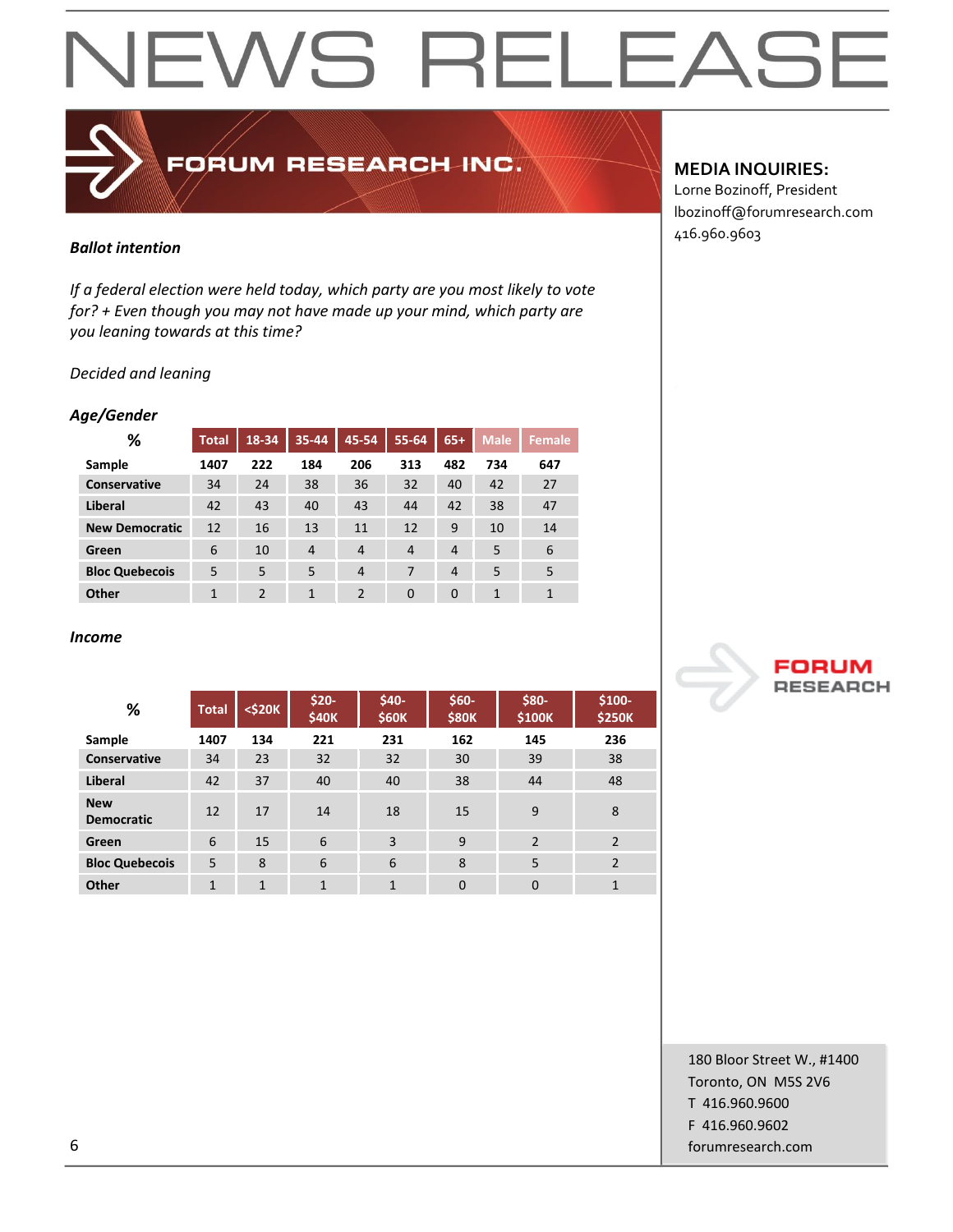## FORUM RESEARCH INC.

## *Education*

| %                               | <b>Total</b> | <b>Secondary</b><br>school or less | Some college<br>or university | <b>Completed</b><br>college or<br>university | <b>Post</b><br>graduate<br>studies |
|---------------------------------|--------------|------------------------------------|-------------------------------|----------------------------------------------|------------------------------------|
| Sample                          | 1407         | 241                                | 373                           | 535                                          | 258                                |
| Conservative                    | 34           | 34                                 | 42                            | 34                                           | 22                                 |
| Liberal                         | 42           | 39                                 | 33                            | 45                                           | 53                                 |
| <b>New</b><br><b>Democratic</b> | 12           | 11                                 | 14                            | 10                                           | 17                                 |
| Green                           | 6            | 8                                  | 5                             | 6                                            | $\overline{4}$                     |
| <b>Bloc</b><br>Quebecois        | 5            | 6                                  | 5                             | 5                                            | $\overline{4}$                     |
| Other                           | $\mathbf{1}$ | $\mathfrak{p}$                     | 1                             | $\overline{1}$                               | $\Omega$                           |

## **MEDIA INQUIRIES:**

Lorne Bozinoff, President lbozinoff@forumresearch.com 416.960.9603

## *Region*

| %                     | <b>Total</b> | <b>ATL</b> | <b>REGION -QC</b> | <b>ON</b> | <b>MB/SK</b> | AB             | <b>BC</b> |
|-----------------------|--------------|------------|-------------------|-----------|--------------|----------------|-----------|
| Sample                | 1407         | 97         | 341               | 513       | 118          | 151            | 187       |
| <b>Conservative</b>   | 34           | 27         | 18                | 39        | 37           | 58             | 30        |
| Liberal               | 42           | 57         | 44                | 45        | 39           | 30             | 38        |
| <b>New Democratic</b> | 12           | 11         | 11                | 11        | 16           | 9              | 20        |
| Green                 | 6            | 5          | 5                 | 5         | 7            | $\overline{2}$ | 10        |
| <b>Bloc Quebecois</b> | 5            | $\Omega$   | 21                | $\Omega$  | $\Omega$     | $\Omega$       | $\Omega$  |
| <b>Other</b>          | 1            | 1          | 1                 | 1         | $\Omega$     | 1              | 2         |



180 Bloor Street W., #1400 Toronto, ON M5S 2V6 T 416.960.9600 F 416.960.9602 7 forumresearch.com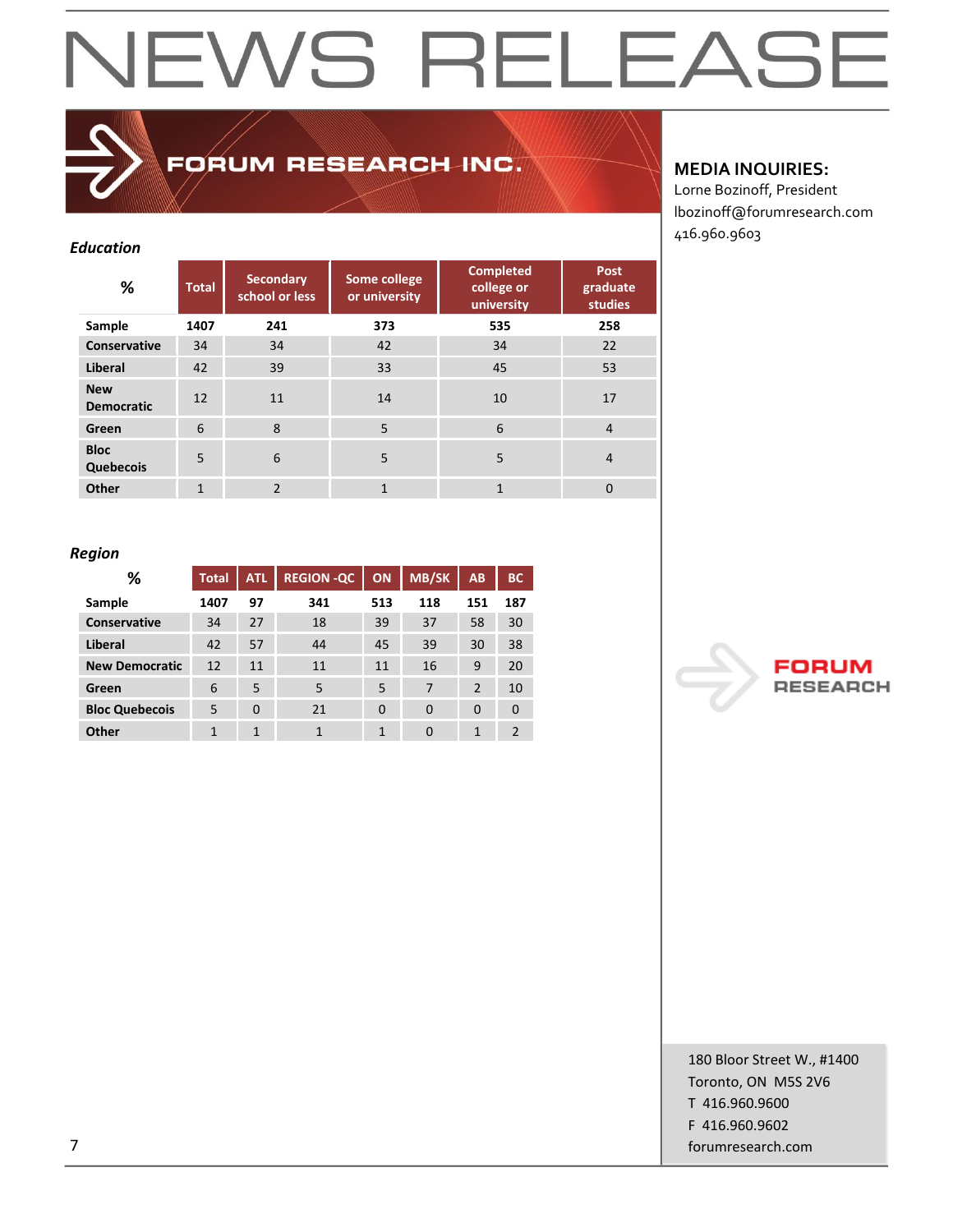

## FORUM RESEARCH INC.

## **Trudeau approval Trudeau approval 1999**

*Do you approve or disapprove of the job Justin Trudeau is doing as Prime Minister?*

## *Age/Gender*

| %                 | <b>Total</b> | 18-34 | 35-44 | 45-54 | 55-64 | $65+$ | <b>Male</b> | <b>Female</b> |
|-------------------|--------------|-------|-------|-------|-------|-------|-------------|---------------|
| Sample            | 1483         | 234   | 191   | 218   | 334   | 506   | 769         | 681           |
| <b>Approve</b>    | 48           | 47    | 49    | 45    | 49    | 50    | 43          | 52            |
| <b>Disapprove</b> | 41           | 42    | 37    | 46    | 40    | 41    | 49          | 34            |
| Don't know        | 11           | 11    | 14    | 10    | 11    |       |             | 14            |

## *Income*

| %                 | <b>Total</b> | <\$20K |     |     | $$20-$40K$ $$40-$60K$ $$60-$80K$ | $$80-$100K$ | \$100-\$250K |
|-------------------|--------------|--------|-----|-----|----------------------------------|-------------|--------------|
| Sample            | 1483         | 150    | 233 | 243 | 172                              | 146         | 240          |
| <b>Approve</b>    | 48           | 48     | 51  | 43  | 44                               | 52          | 50           |
| <b>Disapprove</b> | 41           | 35     | 38  | 45  | 44                               | 39          | 44           |
| Don't know        | 11           | 17     | 11  | 12  | 12                               | 9           | $\mathbf b$  |

## *Region*

| ℅                 | <b>Total</b> | <b>ATL</b> | QC  | ON  | <b>MB/SK</b> | AB  | <b>BC</b> |
|-------------------|--------------|------------|-----|-----|--------------|-----|-----------|
| Sample            | 1483         | 104        | 356 | 545 | 126          | 157 | 195       |
| <b>Approve</b>    | 48           | 58         | 56  | 46  | 46           | 32  | 45        |
| <b>Disapprove</b> | 41           | 32         | 31  | 44  | 42           | 61  | 42        |
| Don't know        | 11           | 10         | 13  | 10  | 12           |     | 13        |

## *Education*

| %                 | <b>Total</b> | <b>Secondary</b><br>school or less | Some college or<br>university | <b>Completed college</b><br>or university | Post graduate<br>studies |
|-------------------|--------------|------------------------------------|-------------------------------|-------------------------------------------|--------------------------|
| Sample            | 1483         | 256                                | 399                           | 562                                       | 266                      |
| <b>Approve</b>    | 48           | 44                                 | 39                            | 51                                        | 55                       |
| <b>Disapprove</b> | 41           | 42                                 | 49                            | 39                                        | 35                       |
| Don't<br>know     | 11           | 14                                 | 12                            | 10                                        | 10                       |

## **MEDIA INQUIRIES:**

Lorne Bozinoff, President lbozinoff@forumresearch.com



180 Bloor Street W., #1400 Toronto, ON M5S 2V6 T 416.960.9600 F 416.960.9602 8 forumresearch.com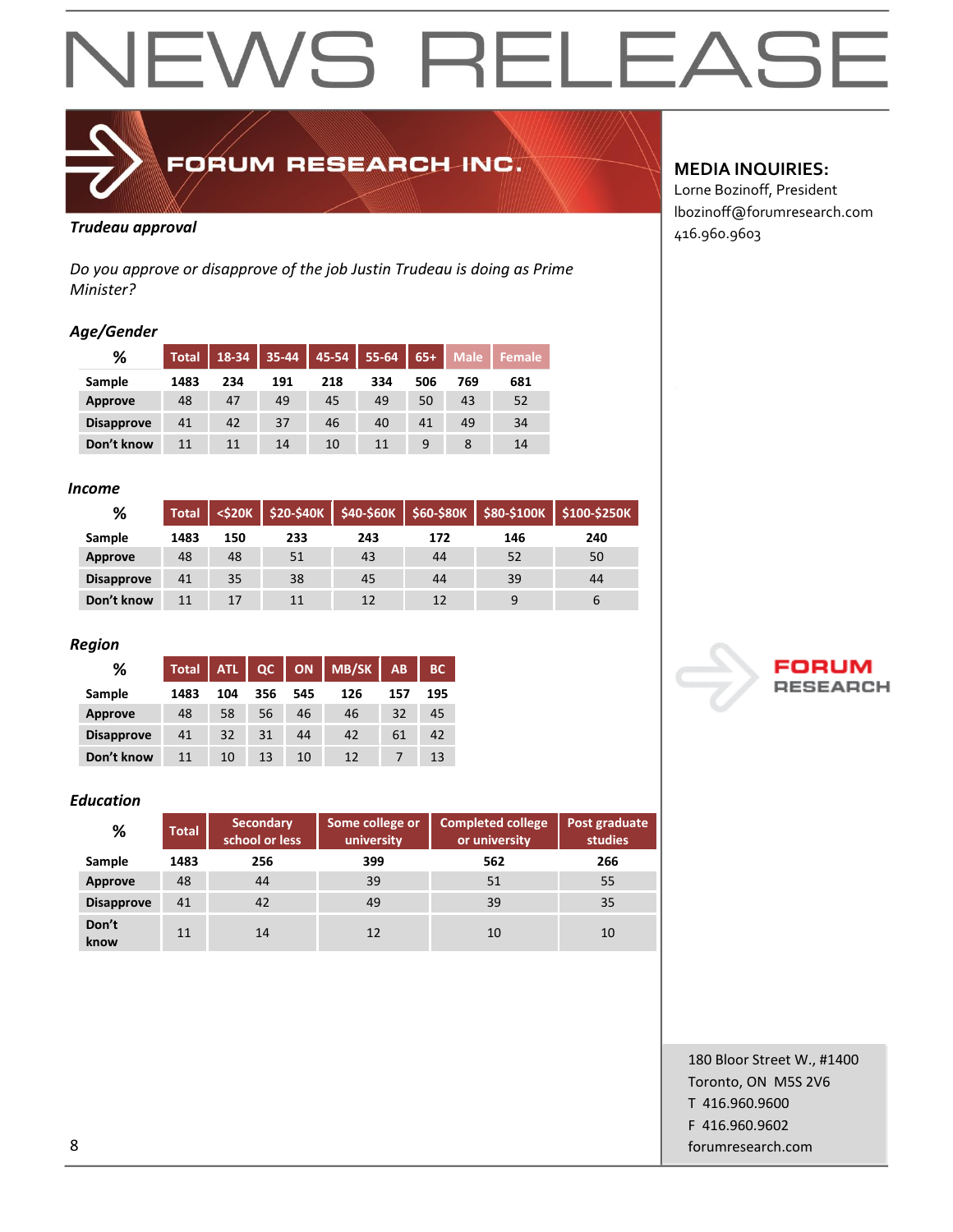## FORUM RESEARCH INC.

| <b>Voter Intention</b> |              |                     |                |                                 |       |                                 |       | 416.960.9603 |
|------------------------|--------------|---------------------|----------------|---------------------------------|-------|---------------------------------|-------|--------------|
| %                      | <b>Total</b> | <b>Conservative</b> | <b>Liberal</b> | <b>New</b><br><b>Democratic</b> | Green | <b>Bloc</b><br><b>Quebecois</b> | Other |              |
| Sample                 | 1483         | 492                 | 526            | 182                             | 104   | 69                              | 34    |              |
| Approve                | 48           | 11                  | 89             | 37                              | 46    | 39                              | 17    |              |
| <b>Disapprove</b>      | 41           | 81                  | 5              | 48                              | 39    | 41                              | 78    |              |
| Don't<br>know          | 11           | 8                   | 6              | 15                              | 15    | 20                              | 5     |              |

## **MEDIA INQUIRIES:**

Lorne Bozinoff, President lbozinoff@forumresearch.com



180 Bloor Street W., #1400 Toronto, ON M5S 2V6 T 416.960.9600 F 416.960.9602 9 forumresearch.com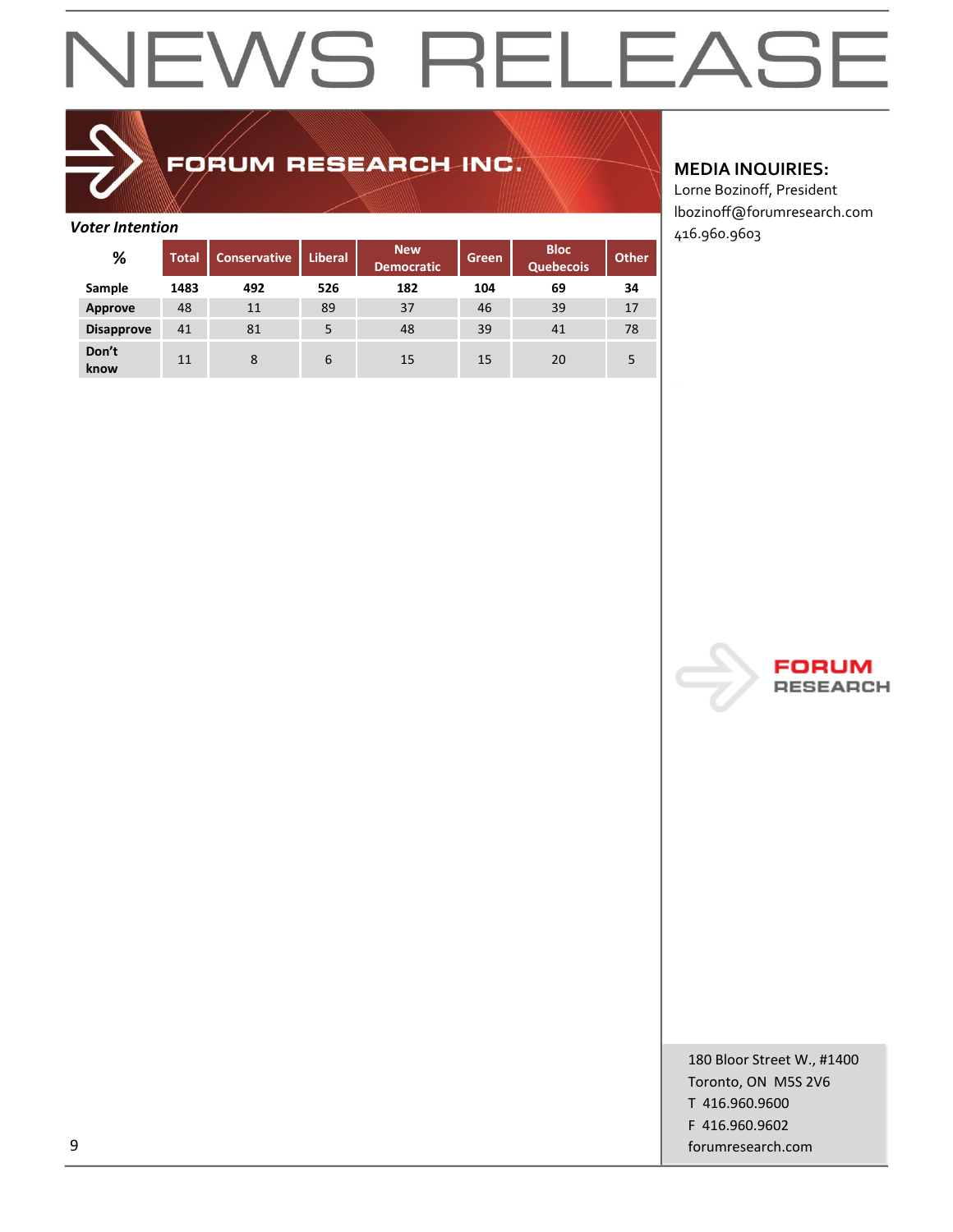

FORUM RESEARCH INC.

*Do you approve or disapprove of the job Andrew Scheer is doing as interim leader of the opposition?*

### *Age/Gender*

| %                 | <b>Total</b> | 18-34 | $35 - 44$ | 45-54 | 55-64 | $65+$ | Male | Female |
|-------------------|--------------|-------|-----------|-------|-------|-------|------|--------|
| Sample            | 1483         | 234   | 191       | 218   | 334   | 506   | 769  | 681    |
| Approve           | 23           | 17    | 22        | 30    | 20    | 31    | 30   | 17     |
| <b>Disapprove</b> | 23           | 30    | 30        | 16    | 21    | 14    | 22   | 24     |
| Don't know        | 54           | 53    | 48        | 54    | 60    | 55    | 48   | 60     |

### *Income*

| %                 | <b>Total</b> | $<$ \$20 $K$ | $$20-$40K$ | \$40-\$60K | $ $ \$60-\$80K |     | \$80-\$100K \$100-\$250K |
|-------------------|--------------|--------------|------------|------------|----------------|-----|--------------------------|
| Sample            | 1483         | 150          | 233        | 243        | 172            | 146 | 240                      |
| Approve           | 23           | 17           | 21         | 25         | 13             | 35  | 28                       |
| <b>Disapprove</b> | 23           | 26           | 26         | 21         | 28             | 20  | 22                       |
| Don't know        | 54           | 57           | 53         | 54         | 59             | 45  | 51                       |

### *Education*

| %                 | <b>Total</b> | <b>Secondary</b><br>school or less | Some college or<br>university | <b>Completed college</b><br>or university | Post graduate<br>studies |
|-------------------|--------------|------------------------------------|-------------------------------|-------------------------------------------|--------------------------|
| Sample            | 1483         | 256                                | 399                           | 562                                       | 266                      |
| Approve           | 23           | 23                                 | 23                            | 24                                        | 22                       |
| <b>Disapprove</b> | 23           | 20                                 | 24                            | 20                                        | 30                       |
| Don't<br>know     | 54           | 57                                 | 52                            | 56                                        | 48                       |

### *Region*

| %                 | <b>Total</b> | <b>ATL</b> | QC  | ON  | <b>MB/SK</b> | AB  | <b>BC</b> |
|-------------------|--------------|------------|-----|-----|--------------|-----|-----------|
| Sample            | 1483         | 104        | 356 | 545 | 126          | 157 | 195       |
| <b>Approve</b>    | 23           | 22         | 16  | 27  | 24           | 33  | 18        |
| <b>Disapprove</b> | 23           | 21         | 24  | 22  | 19           | 16  | 32        |
| Don't know        | 54           | 57         | 60  | 50  | 57           | 52  | 50        |

## **MEDIA INQUIRIES:**

Lorne Bozinoff, President lbozinoff@forumresearch.com **Scheer approval Alternative Scheer approval Alternative Scheer approval Alternative Scheer approval Alternative Scheer Approval <b>Alternative Scheer Alternative Scheer Approval Alternative Scheer Approval and A** 



180 Bloor Street W., #1400 Toronto, ON M5S 2V6 T 416.960.9600 F 416.960.9602 10 forumresearch.com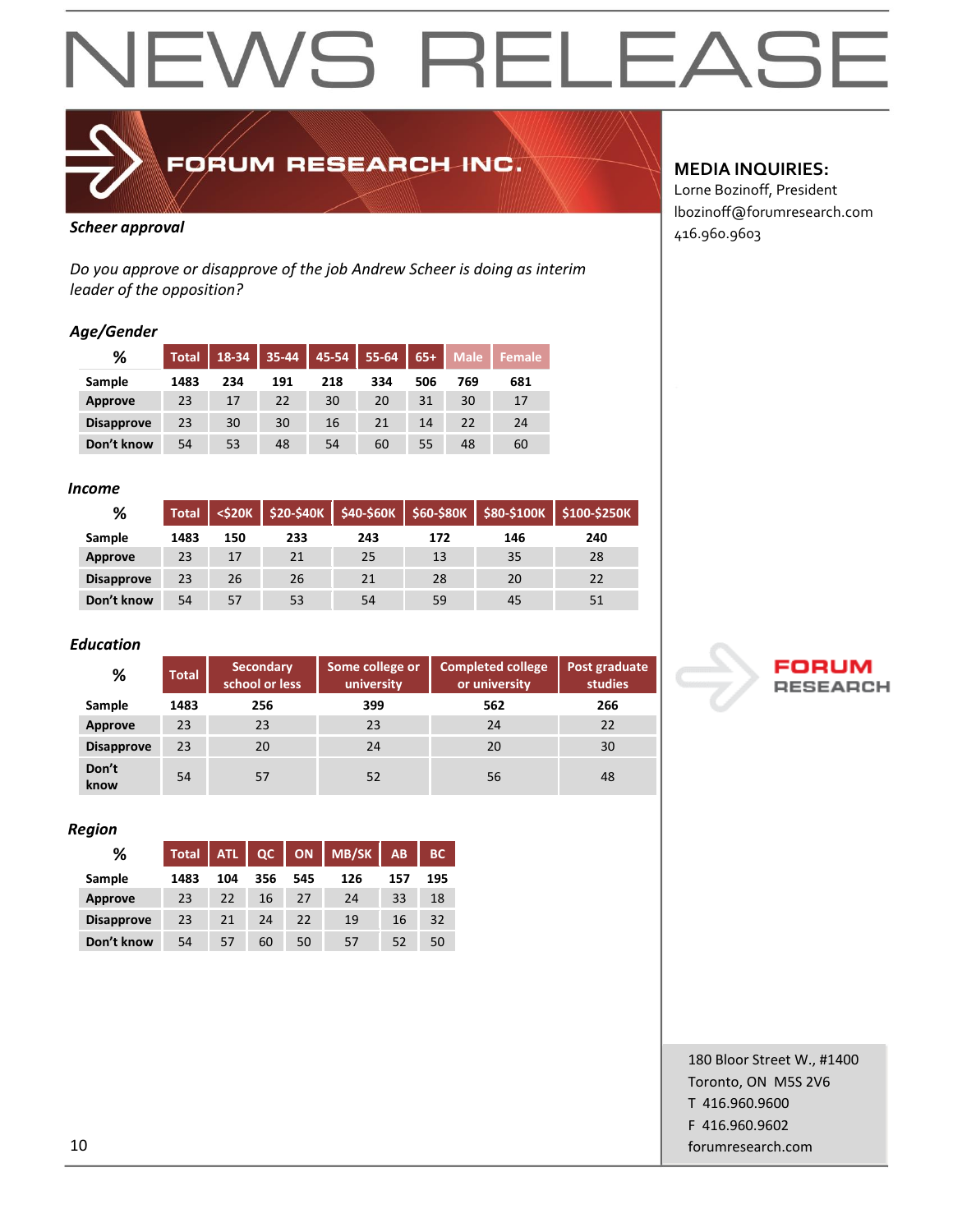

FORUM RESEARCH INC.

## **MEDIA INQUIRIES:**

Lorne Bozinoff, President lbozinoff@forumresearch.com 416.960.9603

## *Voter Intention*

| %                 | <b>Total</b> | Conservative | <b>Liberal</b> | <b>New</b><br><b>Democratic</b> | Green | <b>Bloc</b><br><b>Quebecois</b> | <b>Other</b> |
|-------------------|--------------|--------------|----------------|---------------------------------|-------|---------------------------------|--------------|
| Sample            | 1483         | 492          | 526            | 182                             | 104   | 69                              | 34           |
| Approve           | 23           | 52           | 13             | 11                              | 6     | 9                               | 23           |
| <b>Disapprove</b> | 23           | 10           | 27             | 35                              | 36    | 26                              | 36           |
| Don't<br>know     | 54           | 38           | 60             | 55                              | 57    | 65                              | 41           |



180 Bloor Street W., #1400 Toronto, ON M5S 2V6 T 416.960.9600 F 416.960.9602 11 forumresearch.com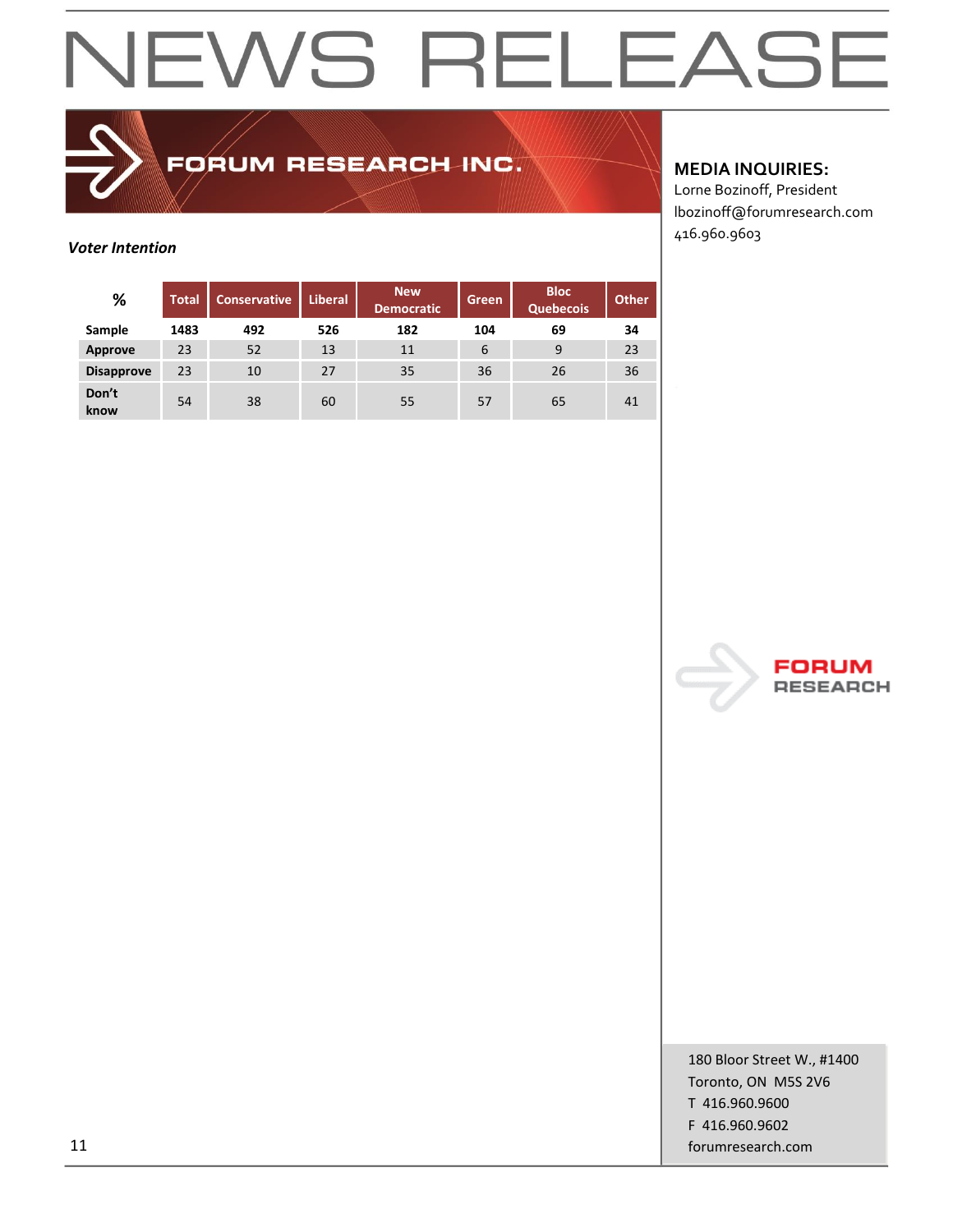

FORUM RESEARCH INC.

## *Mulcair approval* 416.960.9603

*Do you approve or disapprove of the job Tom Mulcair is doing as interim leader of the NDP?*

### *Age/Gender*

| %                 | Total | 18-34 | 35-44 | 45-54 | 55-64 | $65+$ | <b>Male</b> | <b>Female</b> |
|-------------------|-------|-------|-------|-------|-------|-------|-------------|---------------|
| Sample            | 1483  | 234   | 191   | 218   | 334   | 506   | 769         | 681           |
| <b>Approve</b>    | 36    | 31    | 34    | 37    | 35    | 44    | 35          | 36            |
| <b>Disapprove</b> | 29    | 32    | 34    | 31    | 27    | 22    | 33          | 26            |
| Don't know        | 35    | 37    | 32    | 32    | 38    | 34    | 31          | 38            |

### *Income*

| %                 | <b>Total</b> | $<$ \$20K | \$20-\$40K | $$40-$60K$ |     |     | \$60-\$80K \$80-\$100K \$100-\$250K |
|-------------------|--------------|-----------|------------|------------|-----|-----|-------------------------------------|
| Sample            | 1483         | 150       | 233        | 243        | 172 | 146 | 240                                 |
| Approve           | 36           | 22        | 45         | 36         | 42  | 37  | 35                                  |
| <b>Disapprove</b> | 29           | 30        | 19         | 33         | 29  | 29  | 35                                  |
| Don't know        | 35           | 48        | 36         | 31         | 29  | 34  | 30                                  |

### *Education*

| %                 | <b>Total</b> | <b>Secondary</b><br>school or less | Some college or<br>university | <b>Completed college</b><br>or university | Post graduate<br>studies |
|-------------------|--------------|------------------------------------|-------------------------------|-------------------------------------------|--------------------------|
| Sample            | 1483         | 256                                | 399                           | 562                                       | 266                      |
| Approve           | 36           | 33                                 | 30                            | 35                                        | 47                       |
| <b>Disapprove</b> | 29           | 24                                 | 32                            | 31                                        | 27                       |
| Don't<br>know     | 35           | 43                                 | 38                            | 33                                        | 27                       |

### *Region*

| %                 | <b>Total</b> | <b>ATL</b> | QC  | ON <b>I</b> | <b>MB/SK</b> | AB  | <b>BC</b> |
|-------------------|--------------|------------|-----|-------------|--------------|-----|-----------|
| Sample            | 1483         | 104        | 356 | 545         | 126          | 157 | 195       |
| <b>Approve</b>    | 36           | 38         | 47  | 34          | 31           | 24  | 32        |
| <b>Disapprove</b> | 29           | 26         | 22  | 29          | 31           | 45  | 33        |
| Don't know        | 35           | 36         | 31  | 37          | 39           | 31  | 35        |

## **MEDIA INQUIRIES:**

Lorne Bozinoff, President lbozinoff@forumresearch.com



180 Bloor Street W., #1400 Toronto, ON M5S 2V6 T 416.960.9600 F 416.960.9602 12 forumresearch.com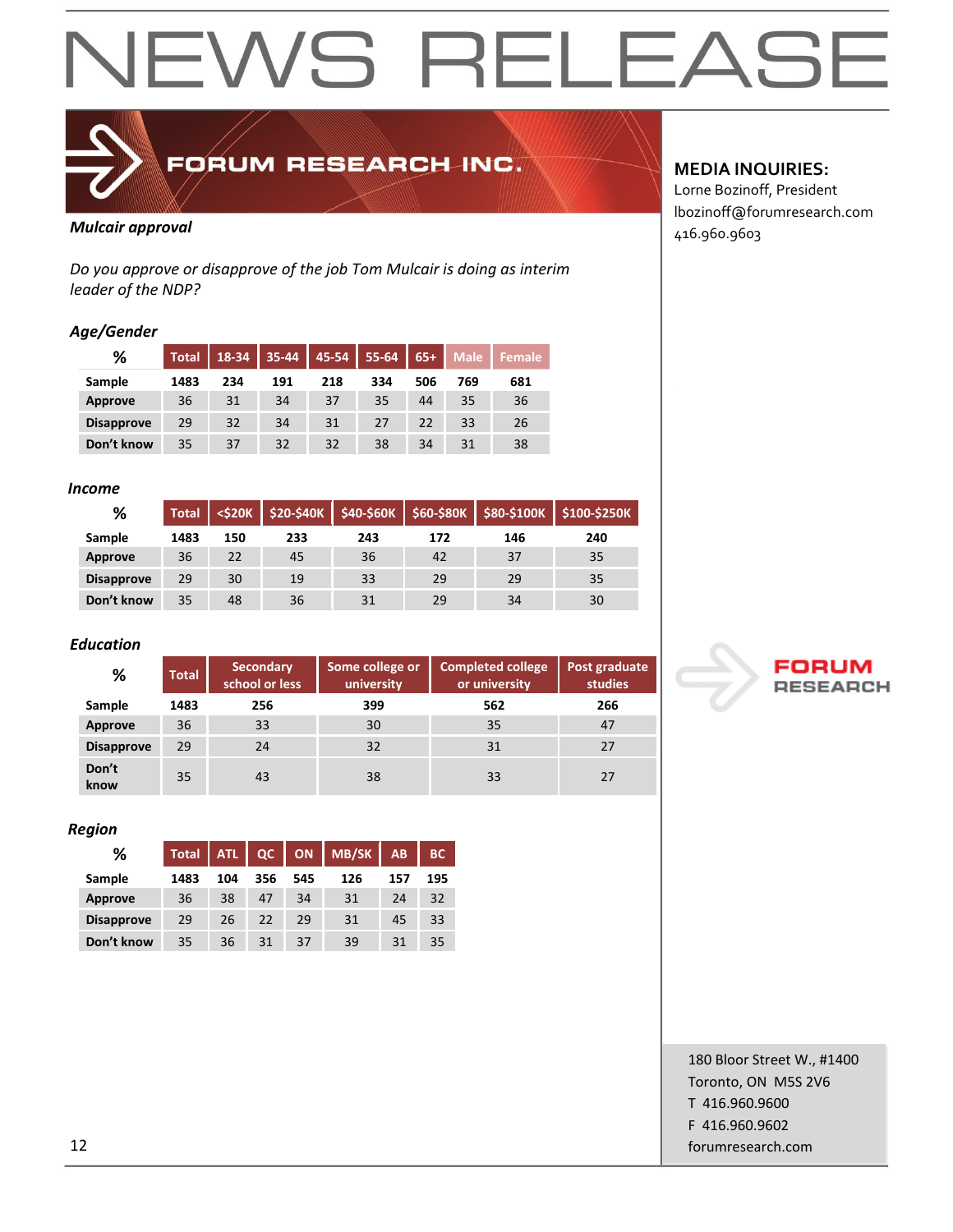## FORUM RESEARCH INC.

## *Voter Intention*

| %                 | <b>Total</b> | <b>Conservative</b> | <b>Liberal</b> | <b>New</b><br><b>Democratic</b> | Green | <b>Bloc</b><br><b>Quebecois</b> | <b>Other</b> |
|-------------------|--------------|---------------------|----------------|---------------------------------|-------|---------------------------------|--------------|
| Sample            | 1483         | 492                 | 526            | 182                             | 104   | 69                              | 34           |
| Approve           | 36           | 23                  | 39             | 61                              | 36    | 48                              | 25           |
| <b>Disapprove</b> | 29           | 41                  | 27             | 21                              | 28    | 24                              | 35           |
| Don't<br>know     | 35           | 37                  | 34             | 17                              | 36    | 28                              | 40           |

## **MEDIA INQUIRIES:**

Lorne Bozinoff, President lbozinoff@forumresearch.com 416.960.9603



180 Bloor Street W., #1400 Toronto, ON M5S 2V6 T 416.960.9600 F 416.960.9602 13 forumresearch.com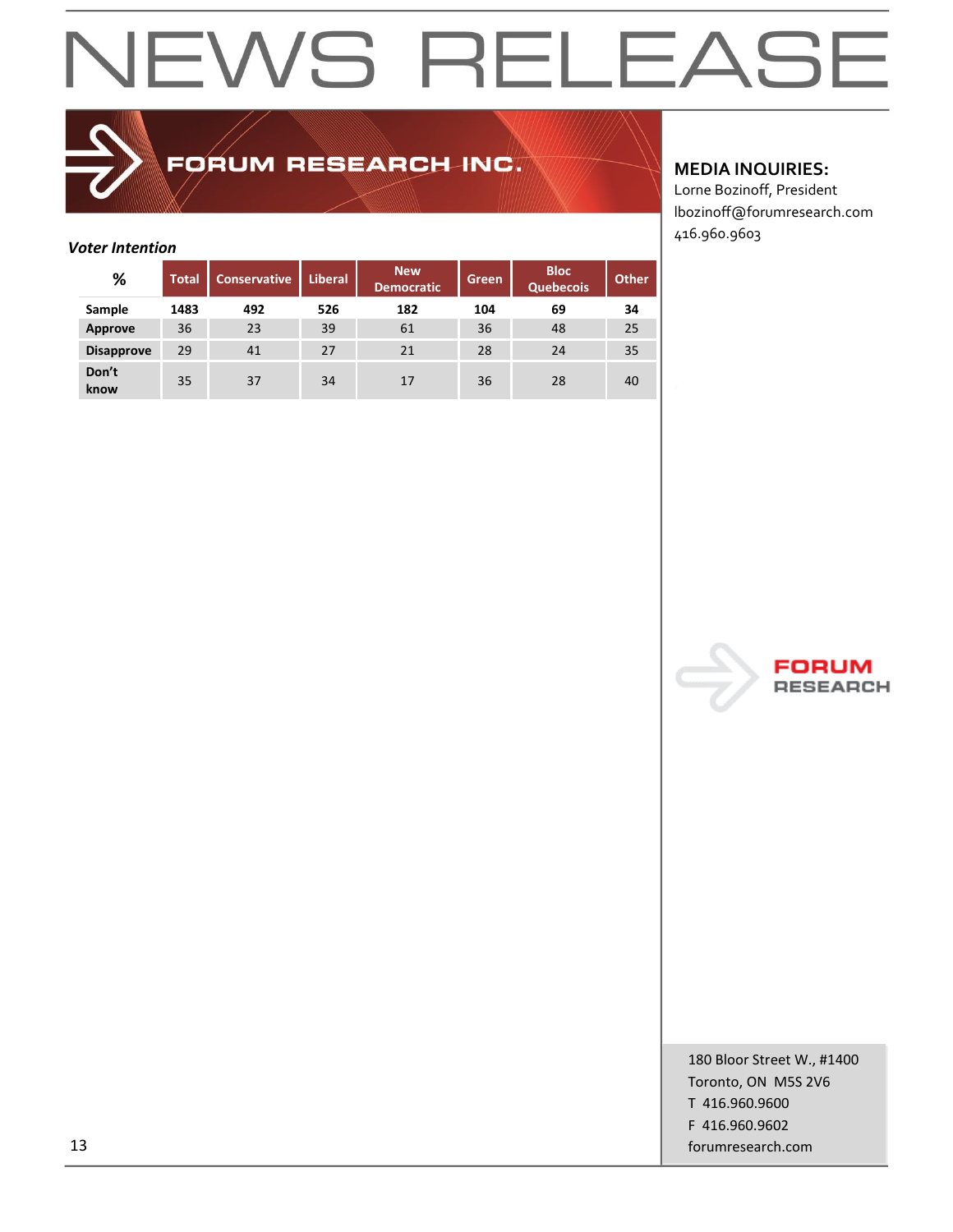

FORUM RESEARCH INC.

*Regardless of which party you plan to vote for, who do you think would make the best Prime Minister?*

## *Age/Gender*

| ℅                      | <b>Total</b> | 18-34          | 35-44          | 45-54          | 55-64 | $65+$ | <b>Male</b> | <b>Female</b> |
|------------------------|--------------|----------------|----------------|----------------|-------|-------|-------------|---------------|
| Sample                 | 1483         | 234            | 191            | 218            | 334   | 506   | 769         | 681           |
| <b>Justin Trudeau</b>  | 39           | 33             | 43             | 40             | 43    | 40    | 37          | 42            |
| <b>Andrew Scheer</b>   | 20           | 14             | 18             | 23             | 19    | 27    | 26          | 14            |
| <b>Tom Mulcair</b>     | 9            | 9              | 10             | 9              | 8     | 9     | 9           | 9             |
| <b>Elizabeth May</b>   | 8            | 14             | 5              | 6              | 5     | 5     | 5           | 10            |
| <b>Martine Ouellet</b> | 3            | $\overline{4}$ | $\overline{2}$ | $\overline{2}$ | 3     | 1     | 3           | 3             |
| None of these          | 11           | 16             | 8              | 10             | 10    | 7     | 11          | 10            |
| Don't know             | 11           | 10             | 13             | 10             | 12    | 10    | 9           | 13            |

### *Income*

| %                                | <b>Total</b> | <\$20K | $$20-$<br><b>\$40K</b> | \$40-<br><b>\$60K</b> | $$60-$<br><b>\$80K</b> | \$80-<br>\$100K | \$100-<br><b>\$250K</b> |
|----------------------------------|--------------|--------|------------------------|-----------------------|------------------------|-----------------|-------------------------|
| Sample                           | 1483         | 150    | 233                    | 243                   | 172                    | 146             | 240                     |
| <b>Justin Trudeau</b>            | 39           | 36     | 36                     | 38                    | 39                     | 42              | 46                      |
| <b>Andrew Scheer</b>             | 20           | 9      | 16                     | 21                    | 17                     | 22              | 23                      |
| <b>Tom Mulcair</b>               | 9            | 8      | 13                     | 11                    | 10                     | 9               | 7                       |
| <b>Elizabeth May</b>             | 8            | 11     | 10                     | 8                     | 5                      | 8               | 5                       |
| <b>Martine</b><br><b>Ouellet</b> | 3            | 7      | 3                      | $\mathbf{1}$          | $\overline{2}$         | $\overline{4}$  | $\overline{2}$          |
| None of these                    | 11           | 11     | 9                      | 9                     | 19                     | 9               | 11                      |
| Don't know                       | 11           | 18     | 13                     | 11                    | 8                      | 6               | 7                       |

## **MEDIA INQUIRIES:**

Lorne Bozinoff, President lbozinoff@forumresearch.com **Best PM** 416.960.9603



180 Bloor Street W., #1400 Toronto, ON M5S 2V6 T 416.960.9600 F 416.960.9602 14 forumresearch.com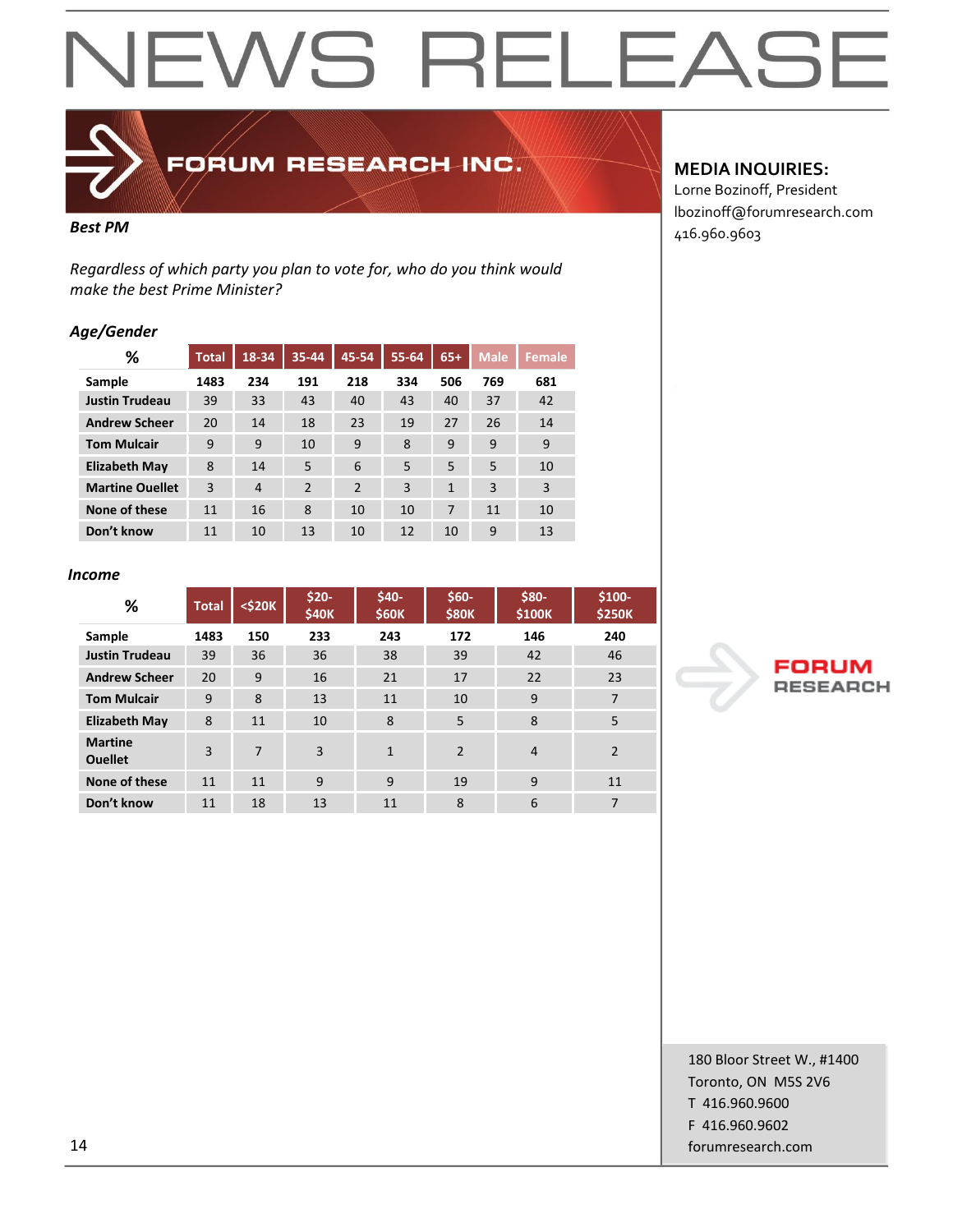## FORUM RESEARCH INC.

| <b>Education</b>                 |              |                                    |                               |                                           |                          | 416.960.9603 |
|----------------------------------|--------------|------------------------------------|-------------------------------|-------------------------------------------|--------------------------|--------------|
| %                                | <b>Total</b> | <b>Secondary</b><br>school or less | Some college or<br>university | <b>Completed college</b><br>or university | Post graduate<br>studies |              |
| Sample                           | 1483         | 256                                | 399                           | 562                                       | 266                      |              |
| Justin<br><b>Trudeau</b>         | 39           | 39                                 | 32                            | 40                                        | 47                       |              |
| Andrew<br><b>Scheer</b>          | 20           | 17                                 | 22                            | 21                                        | 15                       |              |
| <b>Tom</b><br><b>Mulcair</b>     | 9            | 9                                  | 9                             | 9                                         | 9                        |              |
| Elizabeth<br>May                 | 8            | $\overline{4}$                     | $\overline{7}$                | 8                                         | 11                       |              |
| <b>Martine</b><br><b>Ouellet</b> | 3            | $\overline{4}$                     | 3                             | $\overline{2}$                            | $\overline{2}$           |              |
| None of<br>these                 | 11           | 9                                  | 12                            | 12                                        | 8                        |              |
| Don't know                       | 11           | 18                                 | 15                            | 8                                         | 8                        |              |

## **MEDIA INQUIRIES:**

Lorne Bozinoff, President lbozinoff@forumresearch.com

### *Region*

| %                      | <b>Total</b> | <b>ATL</b> | QC            | <b>ON</b>      | <b>MB/SK</b> | AB           | <b>BC</b>    |
|------------------------|--------------|------------|---------------|----------------|--------------|--------------|--------------|
| Sample                 | 1483         | 104        | 356           | 545            | 126          | 157          | 195          |
| <b>Justin Trudeau</b>  | 39           | 44         | 46            | 38             | 30           | 27           | 41           |
| <b>Andrew Scheer</b>   | 20           | 14         | 9             | 22             | 23           | 38           | 18           |
| <b>Tom Mulcair</b>     | 9            | 7          | 15            | 7              | 9            | 3            | 8            |
| <b>Elizabeth May</b>   | 8            | 11         | $\mathcal{P}$ | 10             | 12           | 5            | 12           |
| <b>Martine Ouellet</b> | 3            | $\Omega$   | 7             | $\overline{2}$ | $\Omega$     | $\mathbf{1}$ | $\mathbf{1}$ |
| None of these          | 11           | 7          | 12            | 9              | 12           | 17           | 10           |
| Don't know             | 11           | 17         | 9             | 12             | 14           | 10           | 10           |

FORl **RESEARCH** 

180 Bloor Street W., #1400 Toronto, ON M5S 2V6 T 416.960.9600 F 416.960.9602 15 forumresearch.com